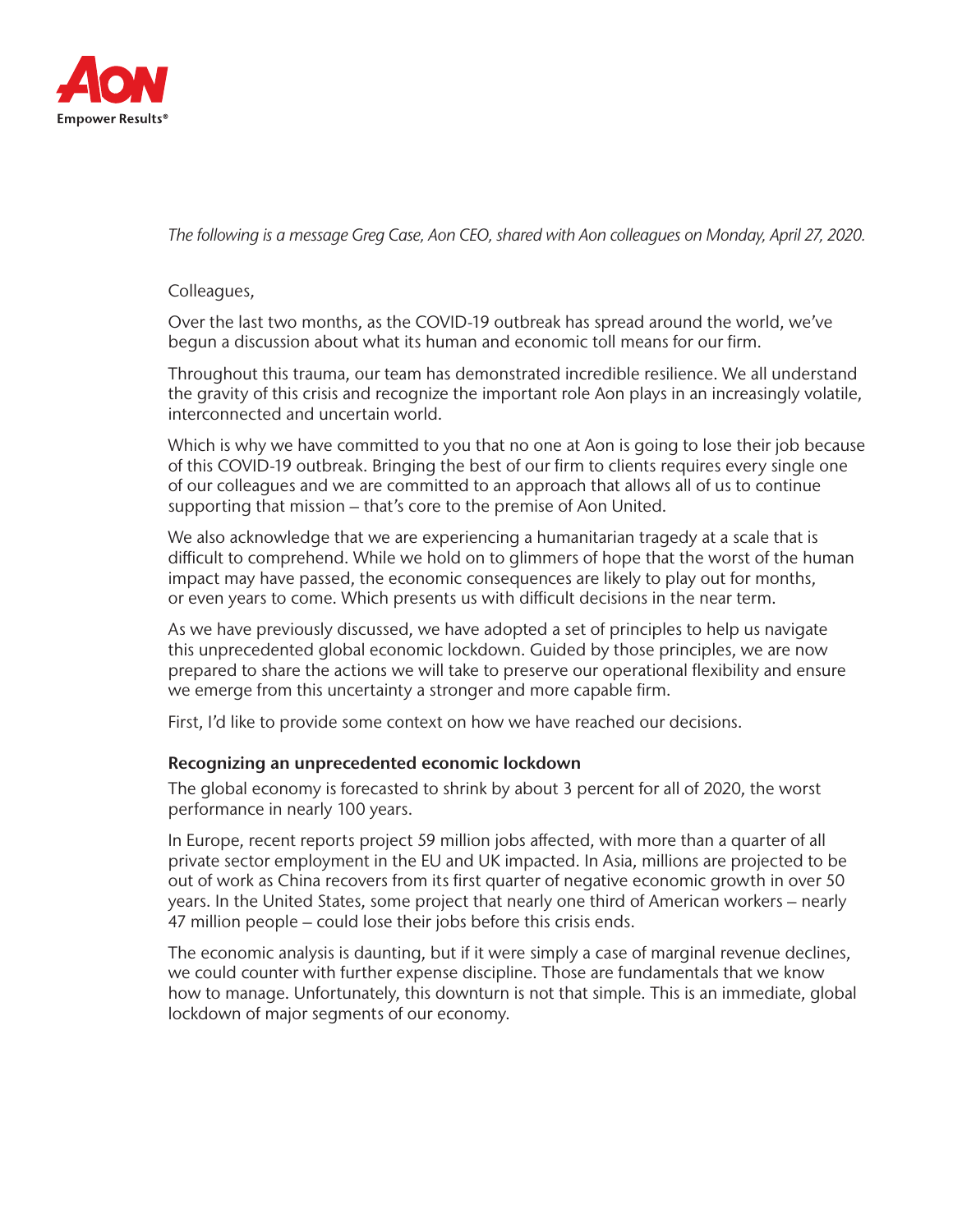

In some sectors, organizations have seen nearly all their business disappear in an instant. Airlines have idled most of their fleets. Hotels are all but empty. Retailers have shuttered their storefronts and resorted to layoffs on a massive scale. Energy companies are pressured as demand plummets. Banks are bracing for a torrent of clients unable to repay debt, with the top 5 U.S. banks alone expanding their loan loss reserves to five times greater than normal.

The actions by the banking sector are particularly concerning as they represent a belief that payment behavior is changing. It's one thing to reduce marginal expense to match declines in revenue, it's an entirely different challenge if there are indications that payments will be deferred to an unknown date in the future. Emphasis on unknown. We simply do not know at what rate or over what time period payment behavior could change.

Taken together, these trends point to a significant and sustained economic downturn. It's possible that we're wrong about the gathering financial storm, but our analysis tells us that we need to act and that presents us with a choice: do we eliminate jobs, or do we find an alternative that protects our colleagues and serves our clients?

# Taking action from a position of strength

We have chosen to take actions that protect jobs and preserve our ability to best serve our clients and are privileged to do so from a position of exceptional financial strength:

- Our Aon United growth strategy, refined over a decade, is working and has increased revenue and expanded operating margins, allowing us to reshape our portfolio to address emerging client needs.
- Our Aon United Blueprint provides us greater clarity about how we bring the best of our firm to clients through our Delivering Aon United game plan.
- Our investments in Aon Business Services have allowed our firm to adapt quickly to the current environment and manage our expenses with better pace and precision.
- Our services are largely non-discretionary, and we enjoy a 95%+ retention rate.
- Our combination with Willis Towers Watson will be a positive catalyst that enables us to accelerate innovation on behalf of clients. This all-stock combination requires no financing and our intent to complete it creates no incremental financial burden.
- Our cash position is strong, reinforced by an investment-grade balance sheet and a thoughtfully managed and staggered debt portfolio, which insulates us from the accumulation of debt maturities at any one time.

While we have reason to be encouraged, even hopeful, we also must be clear-eyed about the uncertainty we face and take action now.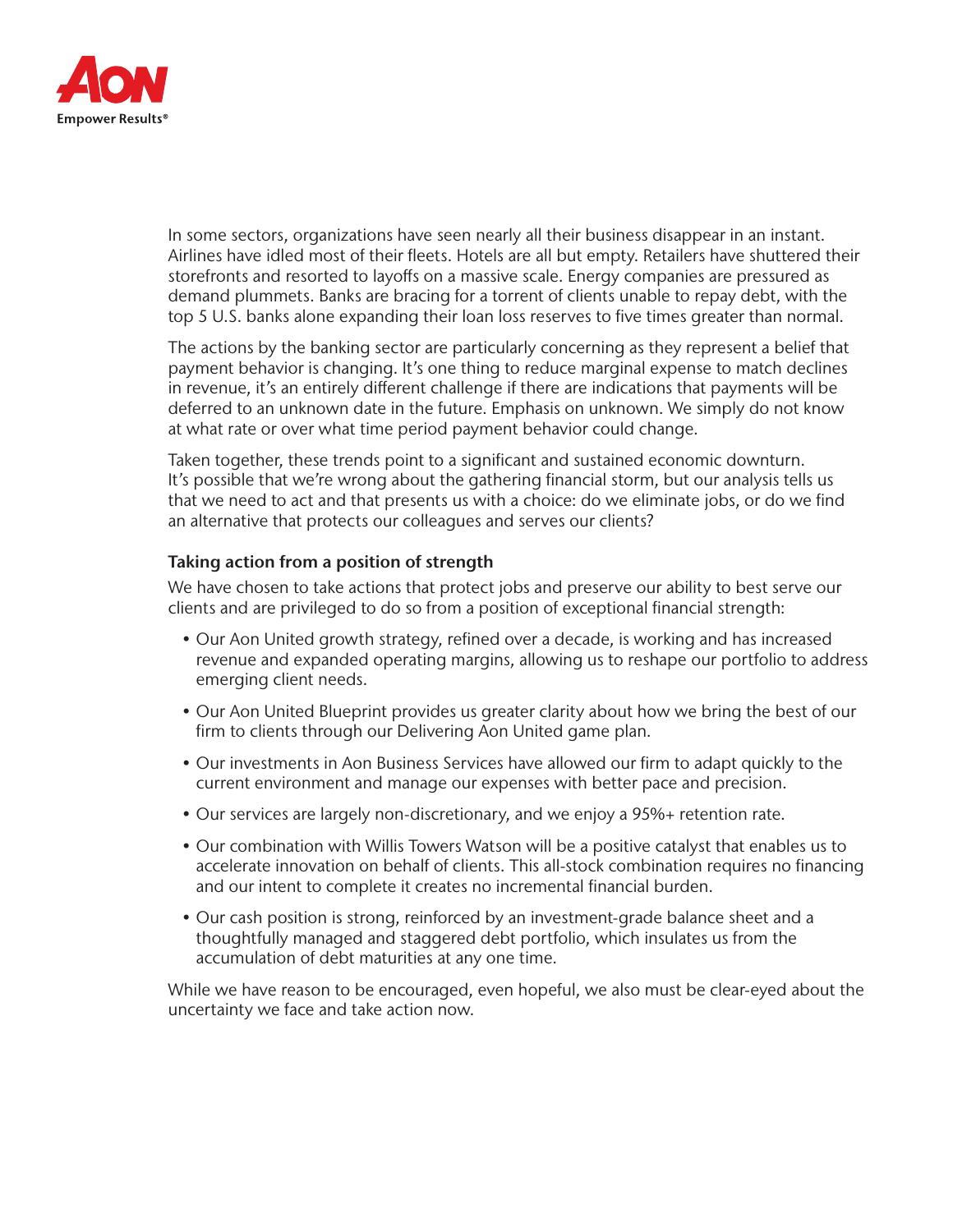

# A principles-based approach to protecting colleagues

As we have discussed over the past month, we have adopted a set of principles to guide our actions:

- 1. Our priority will be our colleagues, clients, and our firm. We will always look to protect our colleagues' needs. Our value to clients stems fully from the collective capabilities of our colleagues. The concerns of all other stakeholders are important, but secondary at this time.
- 2. We will be sober in our assessment of the landscape. We recognize the extraordinarily fluid nature of the business landscape and will continue to make swift decisions that protect our operational flexibility. We will not take a "wait and see" approach to the future of our firm.
- 3. We will focus on the things we can control. This is the hand we have all been dealt. No amount of complaining about it or comparing our approach to others will change the fact set. We own our destiny and we wouldn't want it any other way.

# Preserving operational flexibility

Consistent with our principles, our first actions have been focused on opportunities that do not have a direct, personal impact on individual colleagues. We have already substantially curtailed spending on contractors and third-party vendors and are now asking our Aon Business Services team to take additional steps. They are mobilizing a monumental firm-wide effort to reduce all discretionary expense not related to client service.

We have also paused our stock buyback plan and set aside those funds. It's important to note that we intend to preserve our dividend. Paying a regular dividend is consistent with maintaining an investment grade rating and fundamental to accessing the capital markets.

As we assess the economic risks on the horizon, we do not believe that these actions alone are enough to provide the operational flexibility we may require. That's why we are also asking colleagues across the firm to support us during this time with temporary compensation reductions.

Our Named Executive Officers (NEOs), including me, Christa Davies, Eric Andersen, John Bruno and Tony Goland, as well as our Board of Directors, will reduce salaries by 50 percent.

We have worked with local leaders around the world to determine the most equitable way to apply a temporary salary reduction to our broader colleague base and have developed a tailored approach based on a set of criteria, including the cost-of-living.

Based on that analysis, we have set a floor in each country. This means that approximately 30% of our colleagues will see no reduction.